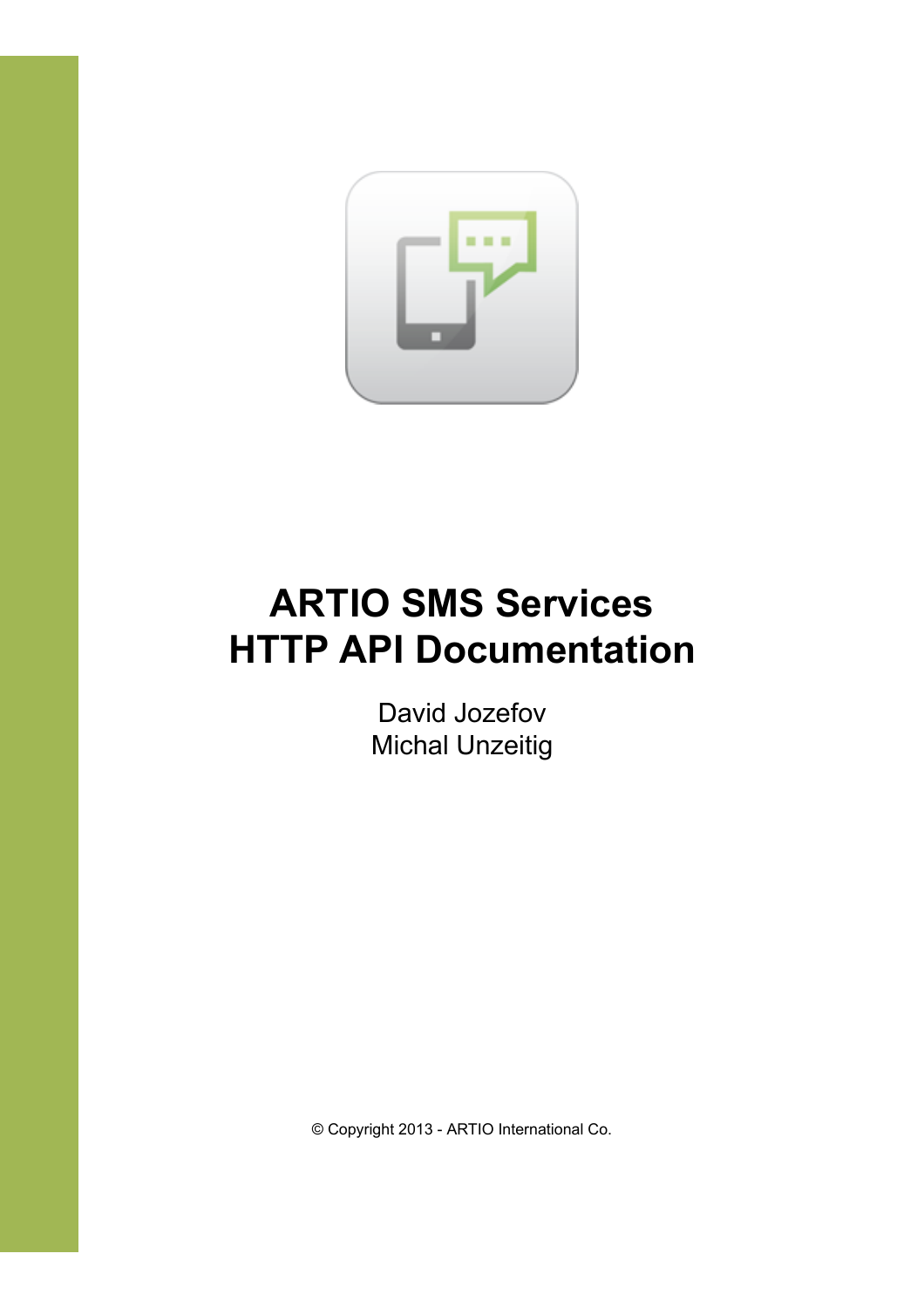### **ARTIO SMS Services HTTP API Documentation** ARTIO

Publication date: 4.9.2013 Version: 1.0.1

### **Abstract**

This document describes the usage of ARTIO SMS Services HTTP API.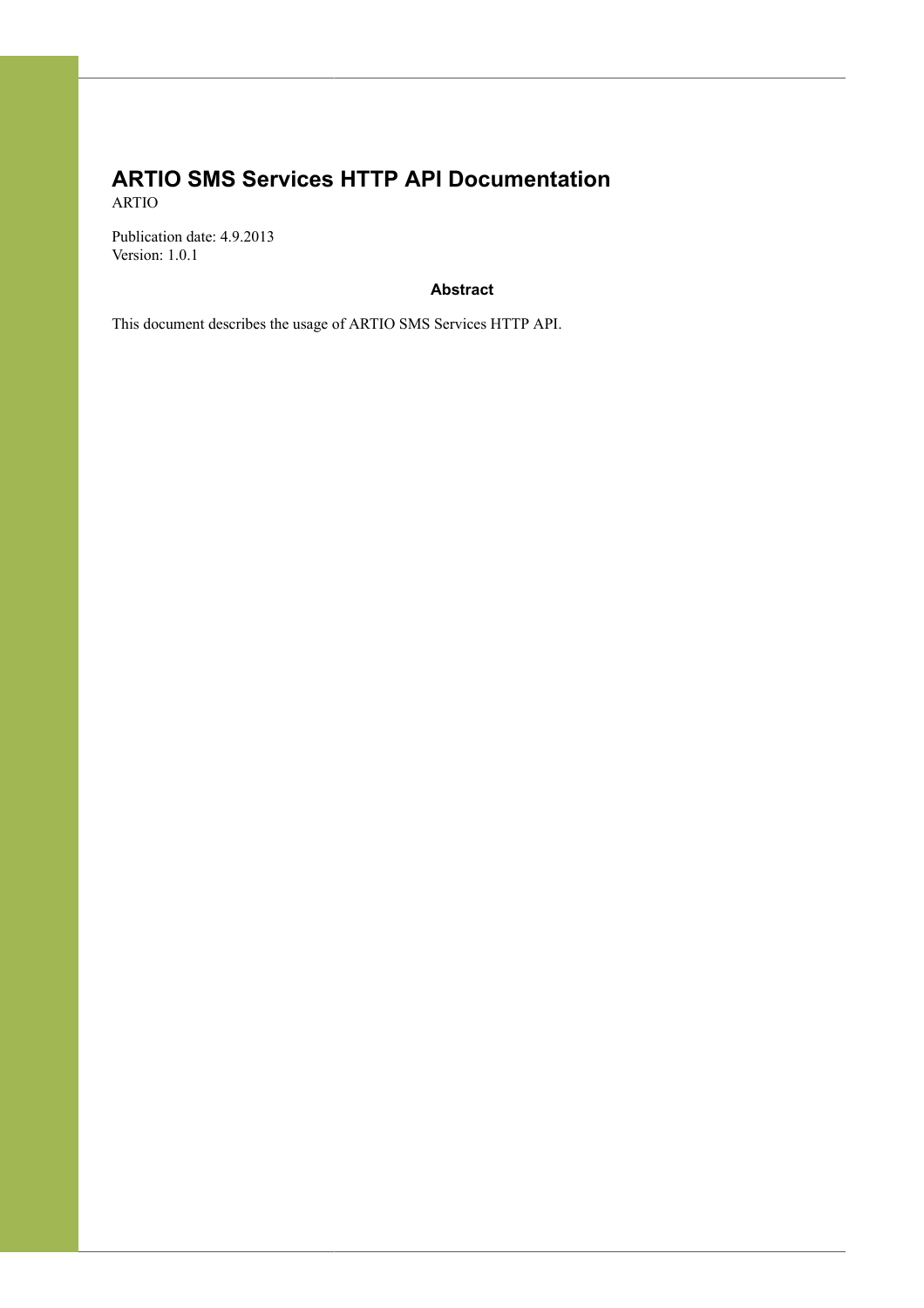# **Table of Contents**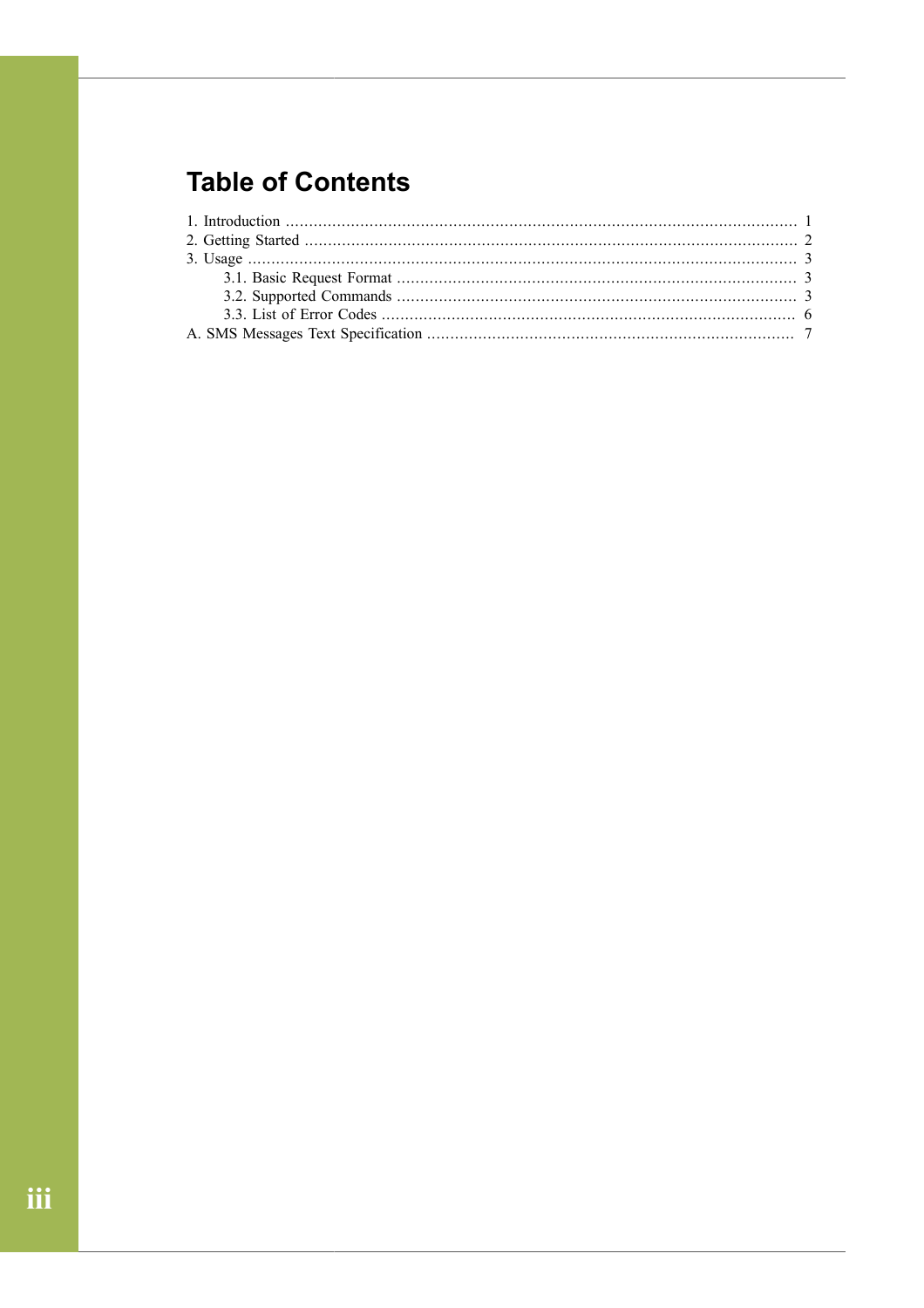# <span id="page-3-0"></span>**Chapter 1. Introduction**

ARTIO SMS Services HTTP API allows developers to access functionality of ARTIO SMS Services programmatically using simple HTTP GET or POST requests. This document describes prerequisites needed to access the API and its usage.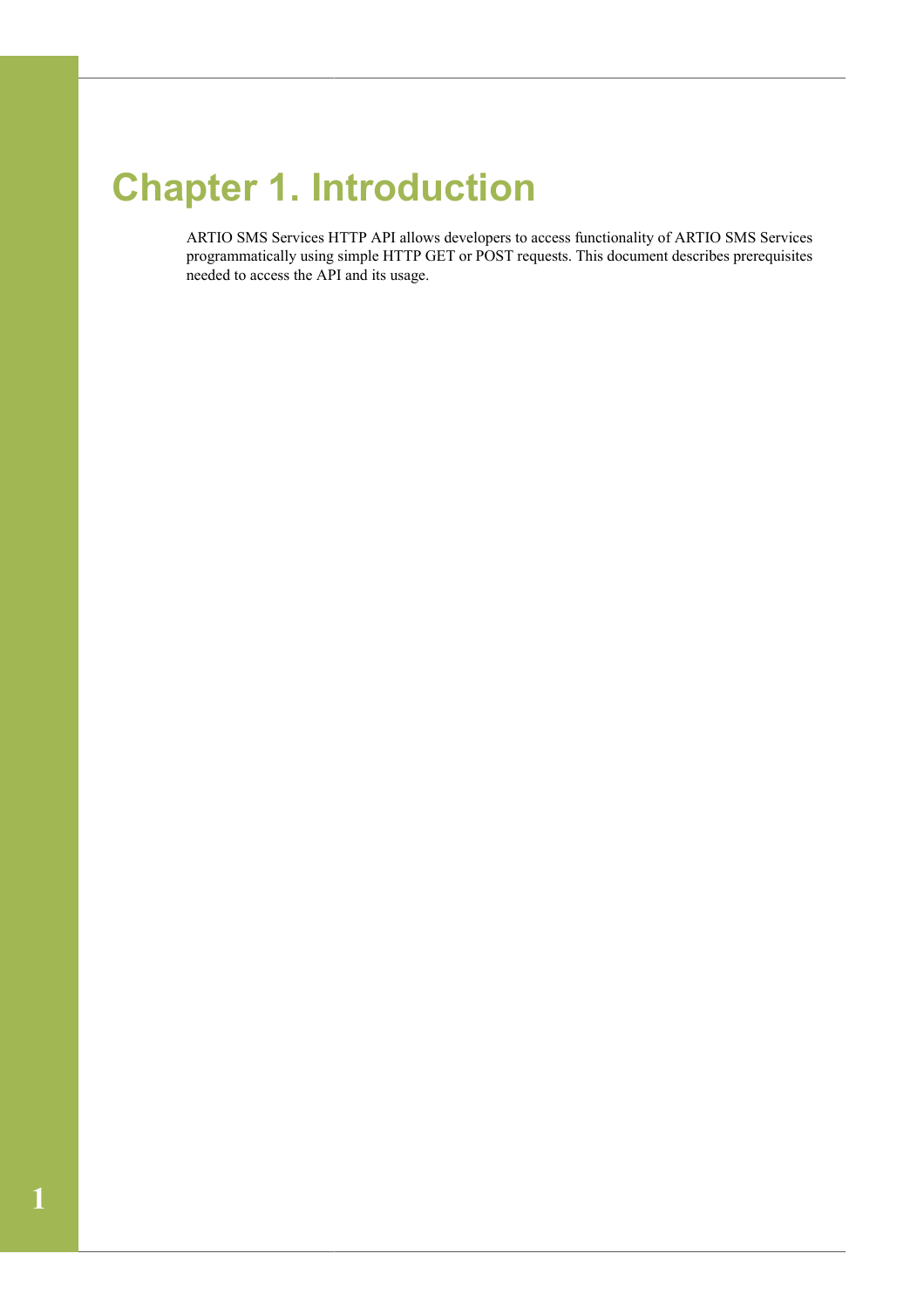# <span id="page-4-0"></span>**Chapter 2. Getting Started**

Before you can use ARTIO SMS Services API, you first need to have a valid user account registered on [ARTIO website](http://www.artio.net/). Then you need to log in to our website and activate [ARTIO SMS Services.](http://www.artio.net/sms-services/activation) After the activation you will be assigned a unique API key which you can use along with your ARTIO username to access SMS Services API.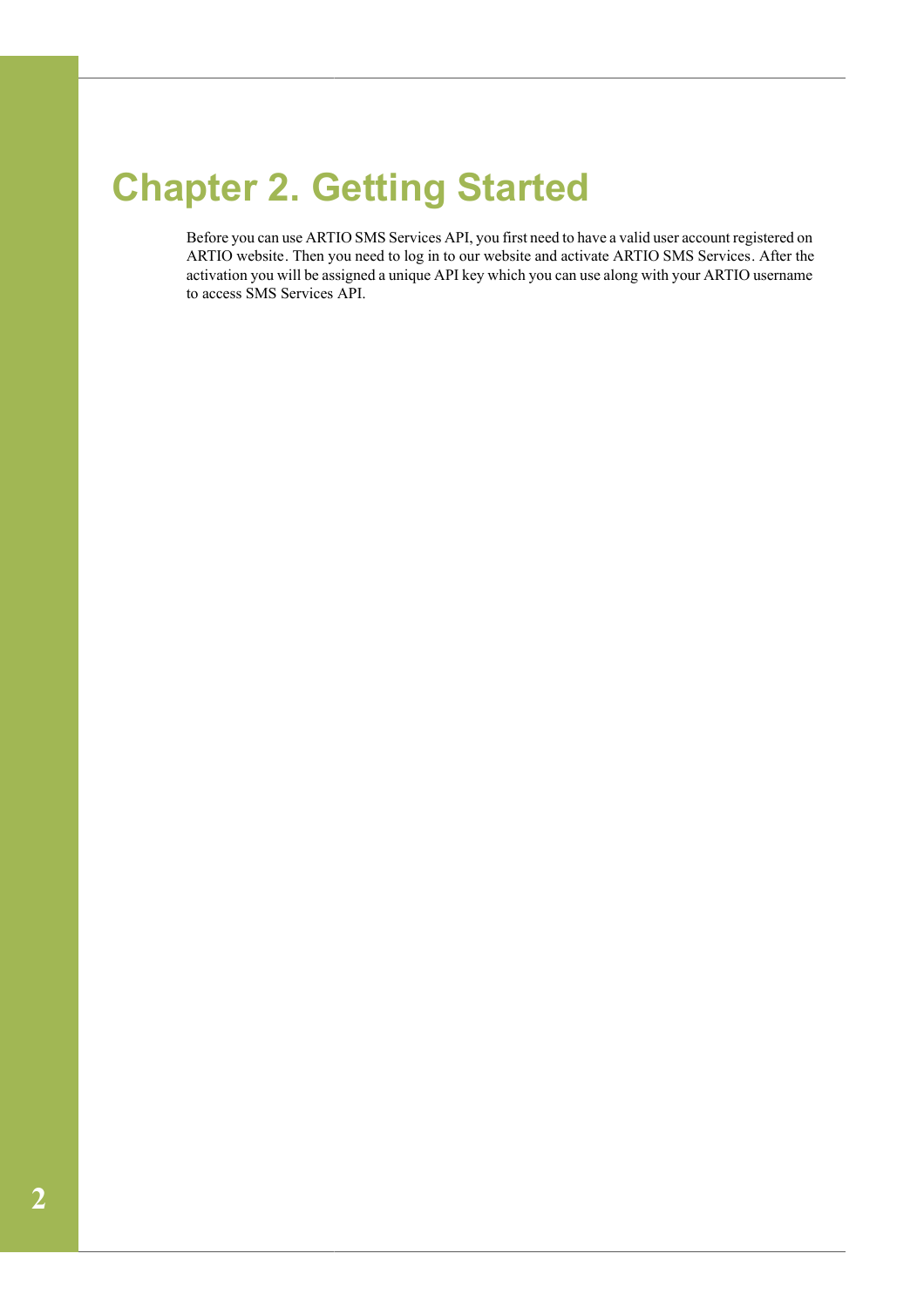# <span id="page-5-0"></span>**Chapter 3. Usage**

ARTIO SMS Services HTTP API is accessed using the HTTP protocol which makes it independant on the programming language you use. We will use PHP with cURL extension in our examples below, but generally any language that has the ability to connect to remote server using TCP can be used. We will also use POST HTTP requests in our examples, but GET requests can be used as well.

## <span id="page-5-1"></span>**3.1. Basic Request Format**

You can send commands to or request information from our API by sending HTTP requests to specific URL with some parameters. The main URL to contact our API is:

http://www.artio.net/index.php?option=com\_artiosms&controller=api

Every command requires you to set at least the following three parameters:

- task The command to be processed by our API. See the next section [3.2 Supported Com](#page-5-2)[mands](#page-5-2) for the list of available commands with their parameters.
- username Your ARTIO account username.
- api key Your ARTIO SMS Services account API key. You can find your API key in your ARTIO SMS Services Dashboard when you log in to ARTIO website.

All parameters you send should be URL encoded. If you build and send your request correctly, our HTTP API will respond with a JSON encoded message. See [JSON website](http://www.json.org/) or [Wikipedia article](http://en.wikipedia.org/wiki/JSON) for more information about JSON format syntax. The response message will be an object containing at least the following two properties:

- success (boolean) true if your request succeeded or false if there was some error encountered during processing your request.
- err (integer) numerical code of the error encountered. 0 if the request succeeded, positive number if failed. See section [3.3 List of Error Codes](#page-8-0) for the list of possible values and their meaning.

In addition, the response object will also contain the msg property if your request failed, with a human readable message describing the error encountered. The response object can also contain properties specific to requested command with some information - for example when you request the current credit amount available for your account.

## <span id="page-5-2"></span>**3.2. Supported Commands**

This section lists all the commands supported by ARTIO SMS Services HTTP API along with their parameters and response data.

## **3.2.1. get\_credit\_info**

Returns information about currently available credit amount for your account.

#### **Command parameters**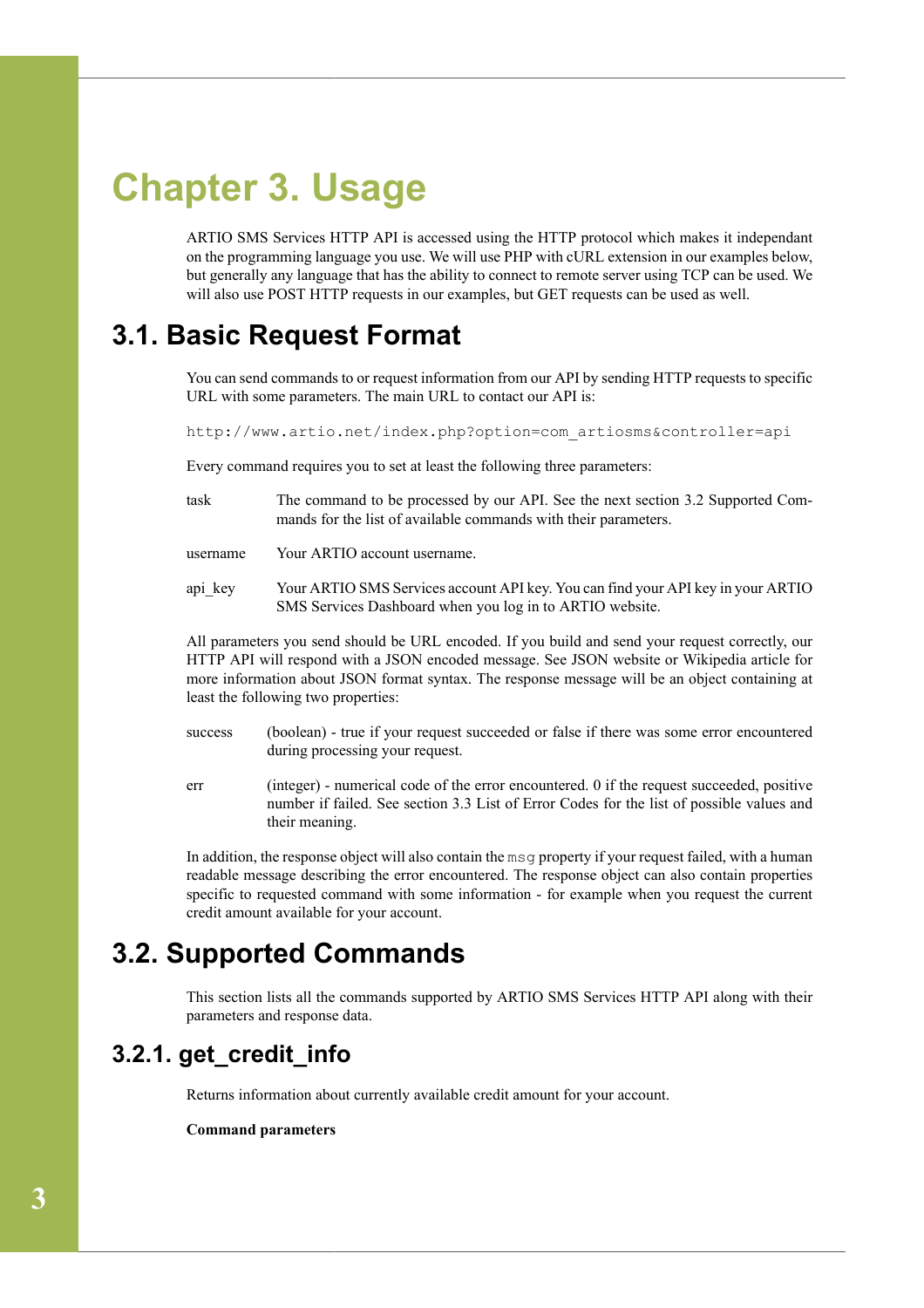(none)

### **Response properties**

| credit     | (float) - floating point value of currently available credit for your account.         |
|------------|----------------------------------------------------------------------------------------|
| exhaustion | (integer) - numerical value of estimated time to your credit exhaustion in hours. This |
|            | value is computed from the last 14 days activity of your account.                      |

#### **Example code**

```
// Build POST request data string
$post = 'task=get_credit_info&username=xxxxx&api_key=xxxxx';
// Send request
$ch = curl_init('http://www.artio.net/index.php?option=com_artiosms&controller=api');
curl setopt($ch, CURLOPT POST, true);
curl_setopt($ch, CURLOPT_POSTFIELDS, $post);
curl_setopt($ch, CURLOPT_RETURNTRANSFER, true);
\sqrt{3}out = curl exec($ch);
curl close(\overline{\$ch});
// Decode JSON response into object
$response = json_decode($out);
```
### **3.2.2. send\_sms**

Sends SMS message from your account to specified phone number.

#### **Command parameters**

| to           | Recipient's phone number in international format (with country calling code)<br>without leading plus symbol or zeroes. All non-numerical characters will be ig-<br>nored.                                                     |
|--------------|-------------------------------------------------------------------------------------------------------------------------------------------------------------------------------------------------------------------------------|
| text         | Text of your SMS message. There are certain limitations for the characters you can<br>use that you must bear in mind. See SMS Messages Text Specification appendix<br>for more information.                                   |
| allowUnicode | Whether this SMS can be sent as Unicode if required. Allowed values for this<br>parameter are 1 (allow) and 0 (don't allow). See SMS Messages Text Specification<br>appendix for more information about Unicode SMS messages. |
| src          | [optional] Application that was used to send the SMS. This information is used<br>only for statistics and debugging purposes and is not required.                                                                             |

#### **Response properties**

(none)

#### **Example code**

```
// Build POST request data string
$post = 'task=send_sms&username=xxxxx&api_key=xxxxx&to=420123456789&text=This%20is%20a%20testing
%20SMS&allowUnicode=1';
// Send request
$ch = curl_init('http://www.artio.net/index.php?option=com_artiosms&controller=api');
curl_setopt($ch, CURLOPT_POST, true);
curl_setopt($ch, CURLOPT_POSTFIELDS, $post);
curl_setopt($ch, CURLOPT_RETURNTRANSFER, true);
\sqrt{2} = curl exec($ch);
```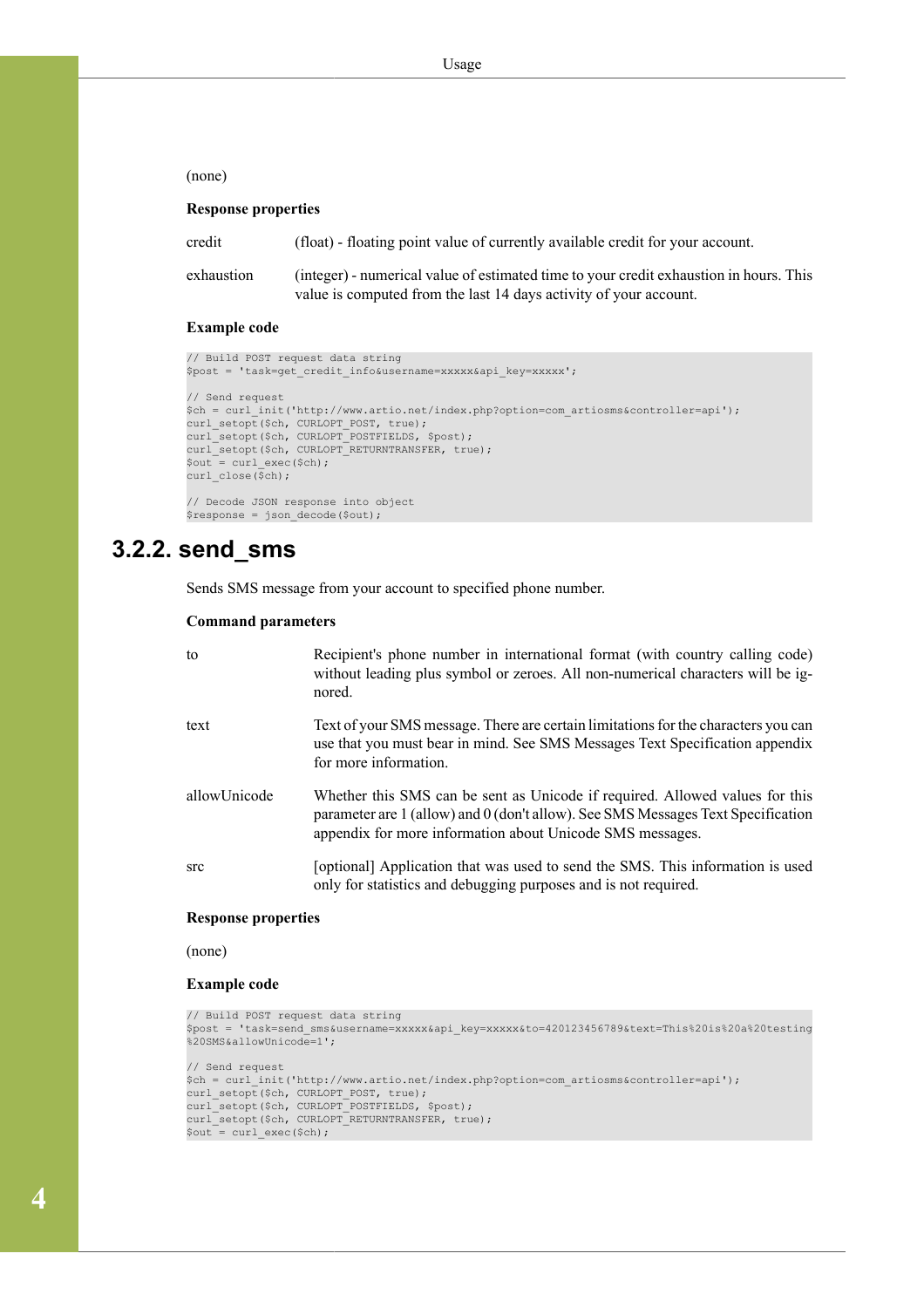curl\_close(\$ch);

```
// Decode JSON response into object
$response = json_decode($out);
```
### **3.2.3. send\_own\_sms**

Sends SMS message from your account to your own phone number specified in ARTIO SMS Services Configuration on ARTIO website.

#### **Command parameters**

| text         | Text of your SMS message. There are certain limitations for the characters you can<br>use that you must bear in mind. See SMS Messages Text Specification appendix<br>for more information.                                   |
|--------------|-------------------------------------------------------------------------------------------------------------------------------------------------------------------------------------------------------------------------------|
| allowUnicode | Whether this SMS can be sent as Unicode if required. Allowed values for this<br>parameter are 1 (allow) and 0 (don't allow). See SMS Messages Text Specification<br>appendix for more information about Unicode SMS messages. |
| <b>src</b>   | [optional] Application that was used to send the SMS. This information is used<br>only for statistics and debugging purposes and is not required.                                                                             |
|              |                                                                                                                                                                                                                               |

### **Response properties**

(none)

#### **Example code**

```
// Build POST request data string
$post = 'task=send_own_sms&username=xxxxx&api_key=xxxxx&text=This%20is%20a%20testing
%20SMS&allowUnicode=1';
// Send request
$ch = curl_init('http://www.artio.net/index.php?option=com_artiosms&controller=api');
curl_setopt($ch, CURLOPT_POST, true);
curl_setopt($ch, CURLOPT_POSTFIELDS, $post);
curl_setopt($ch, CURLOPT_RETURNTRANSFER, true);
$out = curl_exec($ch);
curl close(\frac{1}{5}ch);
// Decode JSON response into object
```
### \$response = json\_decode(\$out);

## **3.2.4. get\_logs**

Returns last 50 logs stored for your account.

### **Command parameters**

(none)

### **Response properties**

data (array) - array of individual logs. Each log has the following properties:

- *timestamp* the Unix timestamp in UTC time
- *action* one letter code for specific action: S (SMS sent), E (SMS sending error), C (credit charge)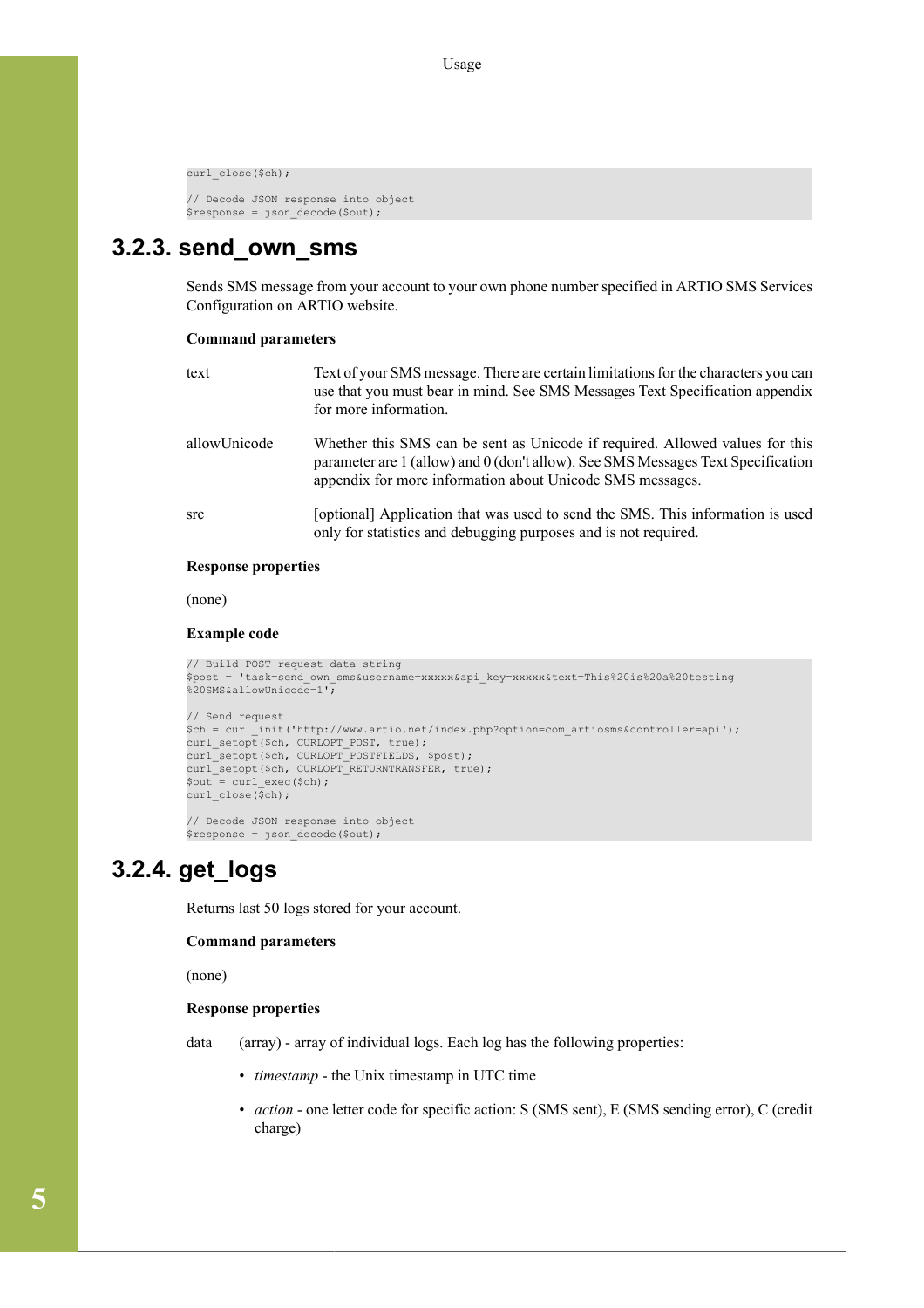- *number* SMS recipient phone number
- *credit* credit change, positive for credit charge action, negative for SMS sent action
- *desc* detailed error message for SMS sending error

#### **Example code**

```
// Build POST request data string
$post = 'task=get_logs&username=xxxxx&api_key=xxxxx';
// Send request
$ch = curl_init('http://www.artio.net/index.php?option=com_artiosms&controller=api');
curl_setopt($ch, CURLOPT_POST, true);
curl_setopt($ch, CURLOPT_POSTFIELDS, $post);
curl_setopt($ch, CURLOPT_RETURNTRANSFER, true);
$out = curl_exec($ch);
curl close(\overline{\S}ch);
// Decode JSON response into object
$response = json_decode($out);
```
## <span id="page-8-0"></span>**3.3. List of Error Codes**

The table below lists all the possible error codes returned from ARTIO SMS Services HTTP API along with their description.

| Error code     | Description                                                                                                                                                                     |
|----------------|---------------------------------------------------------------------------------------------------------------------------------------------------------------------------------|
| $\mathbf{1}$   | The username and API key you provided in your<br>request are not valid. Either there's no SMS Ser-<br>vices account created for given username, or the<br>api key is incorrect. |
| $\overline{2}$ | Your SMS Services account is currently disabled.<br>Log in to ARTIO website to enable it again.                                                                                 |
| 3              | Your SMS Services account is currently paused.<br>Log in to ARTIO website to resume it again.                                                                                   |
| $\overline{4}$ | Some parameters supplied for the specified com-<br>mand are missing or invalid. Check if you speci-<br>fied all the required parameters correctly.                              |
| 5              | SMS could not be sent. Either there's not enough<br>credit left on your account, the recipient's phone<br>number is invalid or there's some problem with the<br>SMS gateway.    |

### **Table 3.1. Possible error codes**